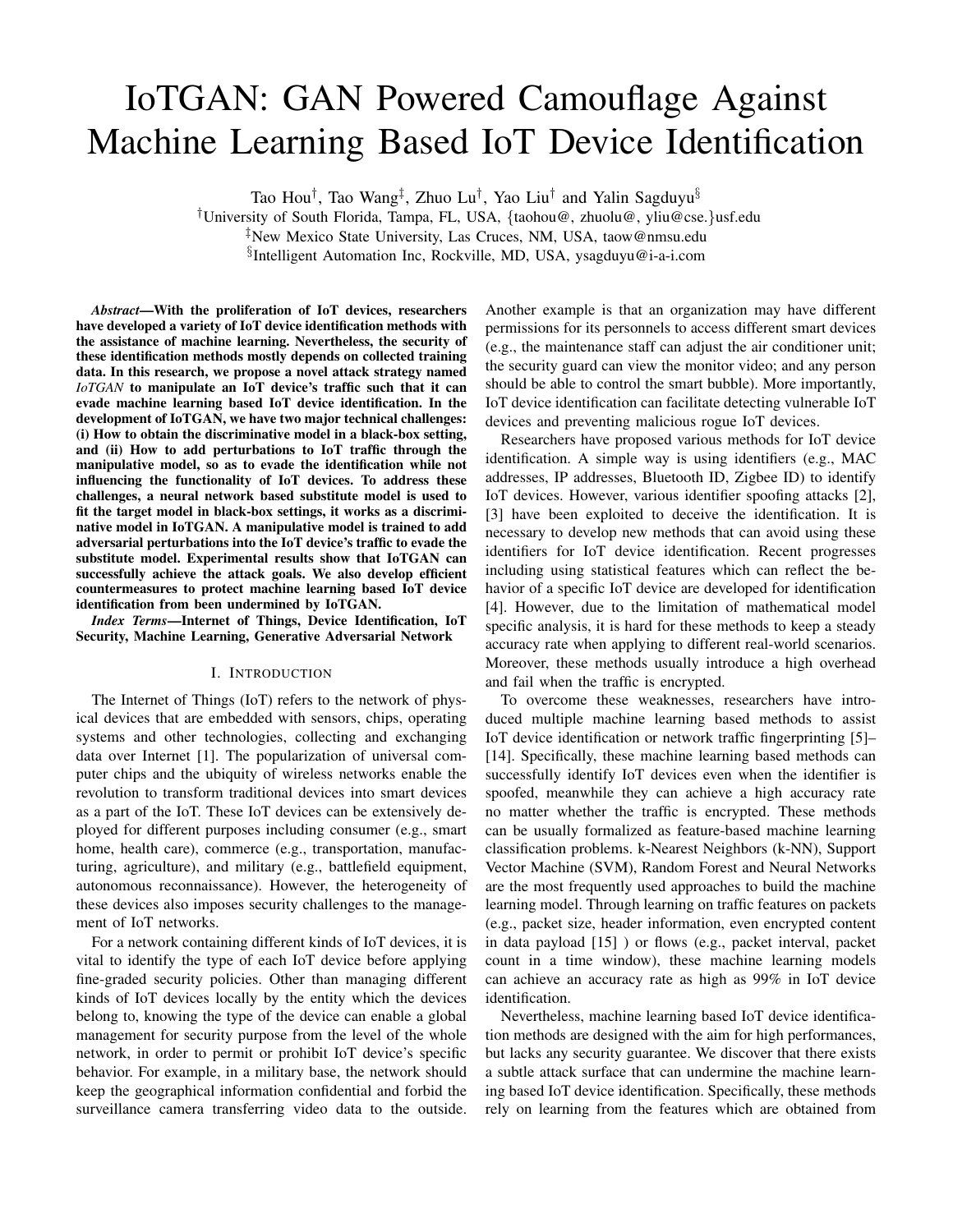network traffics completely or partly controlled by IoT devices. Thus, a rogue IoT device can maliciously alter its network traffic to evade the machine learning based identification. In this research, we aim to investigate current machine learning based IoT device identification methods, reveal the potential attacks, and derive corresponding countermeasures to protect the IoT device identification from been undermined.

To this end, we develop an attack strategy, named *IoTGAN*, which can efficiently disturb the machine learning based IoT device identification. IoTGAN is inspired by Generative Adversarial Network (GAN) [16] and it allows rouge IoT devices to manipulate its traffic to camouflage themselves from been identified. We implement IoTGAN as a practical system to launch this attack. However, IoTGAN can not be simply implemented by directly using GAN. Two major technical challenges must to be addressed to achieve the malicious goal of evading IoT device identification: (i) How to obtain the discriminative model in black-box settings, and (ii) How to add perturbations to IoT traffic through the manipulative model (i.e., the generative model in GAN) to evade the identification while not influencing the functionalities of IoT devices.

In addition to the attack strategy design and analysis, we develop an effective defense approach, named *Device Profiling*, to protect the machine learning based IoT device identification from been undermined by IoTGAN. *Device Profiling* utilizes the raw wireless signals emitted from IoT devices, which exhibits inherent hardware features and cannot be manipulated by IoT devices, to mitigate the effect of IoTGAN.

We conduct experiments on real-world IoT devices with different machine learning based identification methods to evaluate the effectiveness of IoTGAN. The experimental results show that IoTGAN can evade all the identification methods with a successful rate higher than 90%. We also conduct experiments to evaluate the defense approach and observe that the attack successful rate significantly drops to nearly zero after the deployment of Device Profiling.

The remainder of this paper is as follows. In Section II, we introduce preliminaries. In Section III, we investigate the existing machine learning base IoT device identification methods, and state our attack strategy of IoTGAN. In Sections IV and V, we introduce the two core technical contributions in the implementation of IoTGAN. We discuss potential countermeasures to improve security in Section VI and present the experiment results in Section VII. Finally, we conclude the paper in Section VIII.

#### II. PRELIMINARIES

We introduce the preliminaries in this section, including the architecture of IoT and general IoT devices.

# *A. IoT Architecture*

Organizations like The IEEE Standards Association, International Electrotechnical Commission, and American National Standards Institute are working on developing the standards for IoT. Generally, IoT follows a multi-layer architecture.

- *•* Physical layer: This layer includes the low level hardware components, such as sensors, actuators and RFIDs. IoT relies on these essential components to perform the fundamental functionalities (e.g., monitor the environment, collect information, manage operations).
- **MAC/link layer:** This layer connects different devices to a network, thus to enable transmitting or exchange of the data which is collected from physical layer. The connectivity can be achieved through different kind of protocols, including WiFi, NFC, Bluetooth, ZigBee and cellular networking.
- Network layer and above: The network layer and above connect IoT devices together via networking and provide application-level services to the end user. There are more than hundreds of applications in the IoT ecosystems, such as smart home, smart transportation, and smart city.

# *B. IoT Devices*

An IoT network may be connected with heterogeneous devices for different applications. We introduce the mainstream IoT products in current marketplace, with the application domain they belong to and the adopted communication protocols in Table I. We can find that WiFi and bluetooth are commonly used in smart home applications. While applications of smart transportation and smart city prefer cellular networks for long distance connection.

TABLE I MAINSTREAM IOT PRODUCTS.

| <b>Name</b>                | <b>Application</b> | <b>Communication Protocol</b> |  |  |  |
|----------------------------|--------------------|-------------------------------|--|--|--|
| Google Nest                |                    | Bluetooth, WiFi               |  |  |  |
| Apple AirTag               | Smart Home         | Bluetooth, UWB, NFC           |  |  |  |
| Amazon Echo                |                    | Bluetooth, WiFi, Zigbee       |  |  |  |
| <b>Samsung SmartThings</b> |                    | WiFi, Zigbee, Z-Wave          |  |  |  |
| Drone                      | Smart              | WiFi, Cellular, Telemetry     |  |  |  |
| Smart car                  | Transportation     | Bluetooth, WiFi, Cellular     |  |  |  |
| Rail detector              |                    | LoRa, Cellular                |  |  |  |
| Smart trash                |                    | WiFi, Zigbee                  |  |  |  |
| Weather station            | <b>Smart City</b>  | WiFi, LoRa, Cellular          |  |  |  |
| Smart street light         |                    | Cellular                      |  |  |  |
| Gunshot detector           |                    | WiFi, Cellular                |  |  |  |

#### III. EVADING ML-BASED IOT DEVICE IDENTIFICATION

To evade identification, it is essential for the attacker to have the knowledge of the target machine learning models. Therefore, in this section, we first investigate existing machine learning based IoT device identification methods, then we introduce the attack model to achieve the adversarial goal.

# *A. Existing IoT Device Identification Methods*

Remote service creates a subtle attack surface to infer the identity of different IoT devices. As most IoT devices request remote service via the RESTful APIs, which adopt the uniform interface to improve the visibility of interactions, the attackers are able to learn their identities by exploring unique features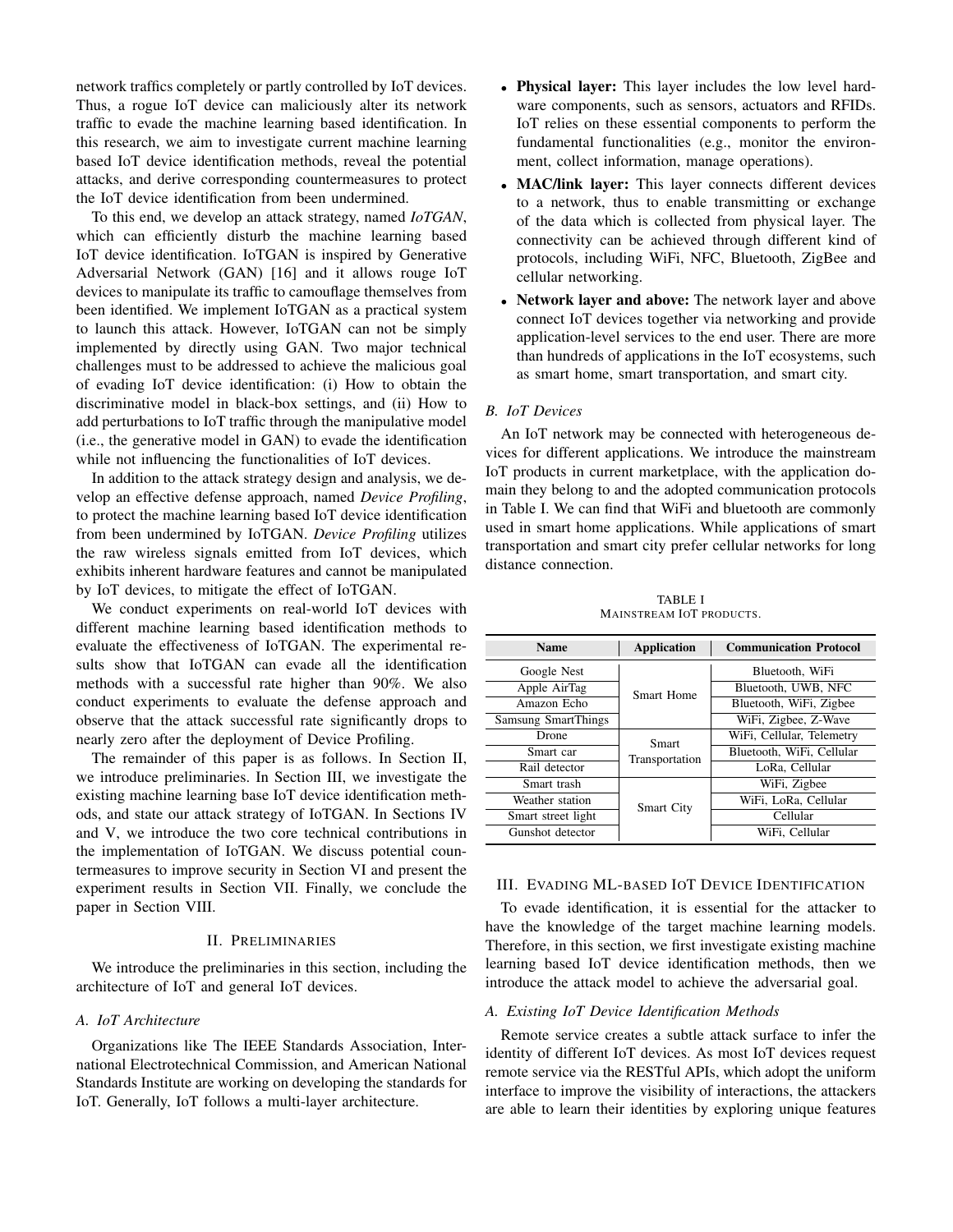extracted from uniform headers of the service request. The work in [5] shows that the ML classifiers (i.e., SVM, and Logistic Regression) can reach high accuracy when the header features are considered (e.g., port numbers, domain names, and cipher suites).

Nevertheless, modeling remote service requests may not always yield sufficient information for accurate device identification, especially when the device is communicating with an anonymous service provider. More information can be gathered by learning the traffic/data flow patterns during the interaction. In particular, multiple works have been done to learn the spatial and temporal patterns of traffic/data flow to improve the identification accuracy. The work in [6] has collected and characterized the statistical attributes of traffic traces over 20 types of IoT devices and achieved a detection rate of 95%. The work of [7] models the periodic communication traffic using fingerprints extracted from frequency domain and adopts the k-NN classifier with the detection rate of 98.2%. The authors in [8] automate the process of feature extraction via genetic algorithm and deploy various machine learning algorithms (i.e., DecisionTable, J48 Decision Trees, OneR, and PART) to increase the detection rate. The authors in [11] develop a multistage meta classifier that explores the flow-level attributes to further improve the classification accuracy based on the network traffic analysis. Deep learning models (e.g., CNN and RNN) have also been applied to achieve the fine-grain device identification. The work in [12] converts the network payloads into image representation to fully capture the traffic details and achieves over 99% overall average detection accuracy. The authors in [13] propose a hybrid supervised and unsupervised deep learning approach to enable the refined classification for both known and unknown device types.

*Important Features Used in IoT Device Identification:* Feature extraction is a key component in machine learning to have an accurate device identification. Here we summarize the most commonly used features in IoT device identification and place them into two categories: (1) Remote service features, including service request interval, service volume, service type (e.g., NTP, DNS, Storage), service domain name, and service active/sleep cycles. (2) Network packet/flow features, including local port, remote port, local address, remote address, encryption algorithm, packet size, packet interval, and communication protocol.

# *B. Attack Model*

Machine learning based IoT device identification systems usually are hosted on the network administration side. For the attacker, the target system is a black box without disclosing the knowledge of the model internal structure and features used for identification. In this research, we aim to develop a camouflage attack that can help IoT devices to evade the machine learning based identification in a black-box setting. Though the blackbox setting makes it more challenging to launch the attack, it will promote the attack to be more practical for real-world scenarios.

Specifically, we proposed a system, named IoTGAN, to achieve this attack goal. IoTGAN is inspired by GAN [16]. GAN is comprised by two models: the discriminative model and the generative model. The generative model is trained to generate new samples by adding noise to the input data, while the discriminative model is used to distinguish between generated samples and real samples. Following a two-player minimax game, the generative model will be continually updated until the game achieves equilibrium.

As Figure 1 shows, IoTGAN includes the discriminative model and the manipulative model. The discriminative model has the same functionality as in GAN to help improve the manipulative model until the manipulated IoT device traffic can evade the identification. While the manipulative model works as the generative model in GAN to manipulate the traffic of IoT devices by adding perturbations. In next two sections, we introduce our core technical contributions in the implementation of IoTGAN: (i) How to obtain the discriminative model in a black-box setting, and (ii) How to add perturbations to IoT traffic through the manipulative model to evade the identification without affecting the functionality of IoT devices.



Fig. 1. The architecture of IoTGAN.

# IV. OBTAINING THE DISCRIMINATIVE MODEL IN A BLACK-BOX SETTING

In this section, we introduce our design of the discriminative model in IoTGAN. The discriminative model should have the same population distribution as the target IoT device identification model, i.e., for the same input, it should have the same identification results. We aim to make it practical and can be broadly applied to a generic situation (i.e., a black-box setting in which the attacker has no knowledge of the target system). In what follows, we first present a general formula of IoT device identification. Then, we design our algorithm to obtain the discriminative model.

According to the literature, IoT device identification algorithms are either statistical or machine learning based methods given users' traffic features. We denote the target black-box identification algorithm as a multi-class classifier *M*. The inputs of *M* are *K* traffic features of a IoT device denoted as  $\mathcal{H} = {\mathbf{h}_1, \mathbf{h}_2, ..., \mathbf{h}_K}$ , where  $\mathbf{h}_i$  is the *i*<sup>th</sup> traffic feature of the device. Accordingly, the identification results *S* can be written as

$$
S = M(\mathcal{H}).\tag{1}
$$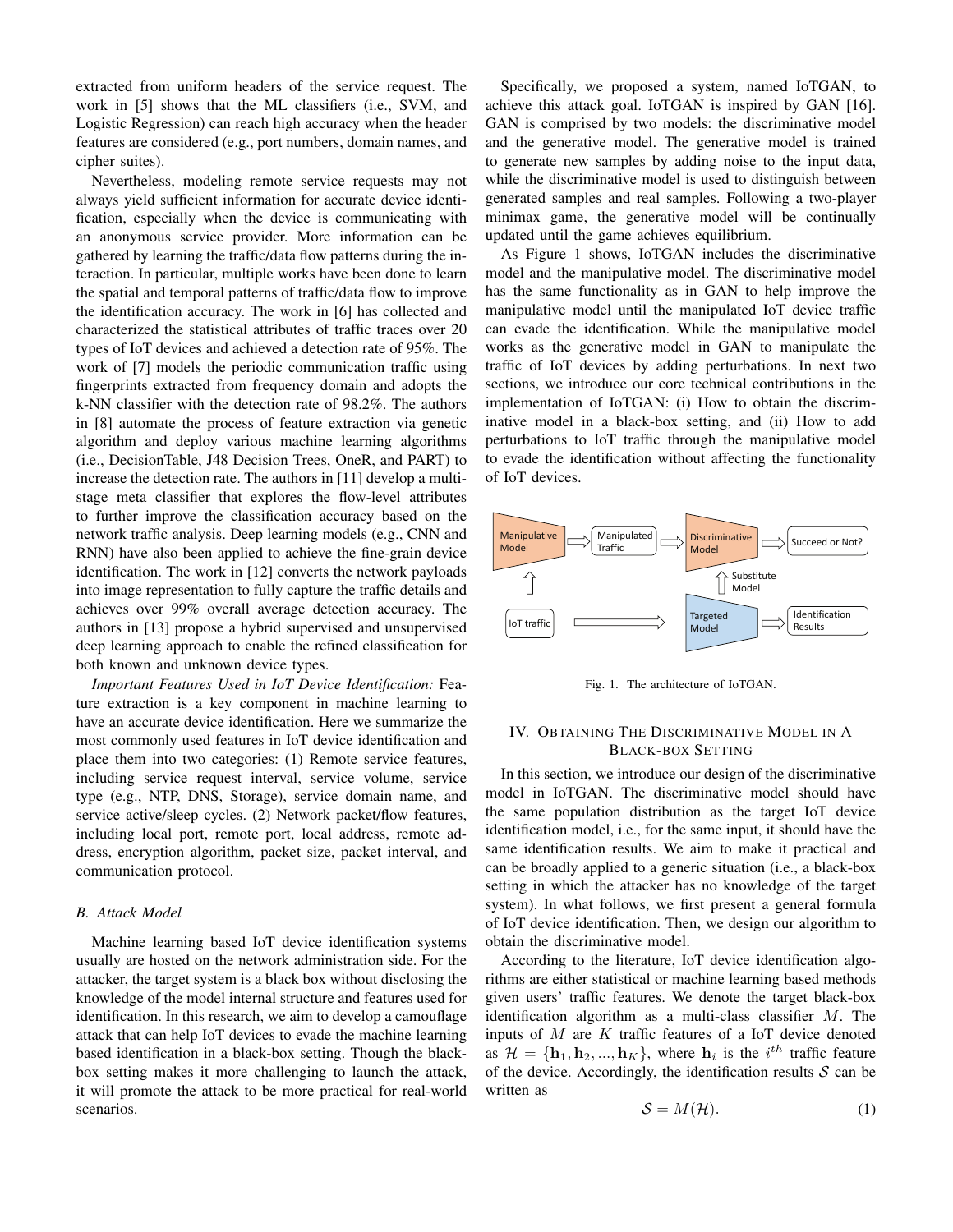The output is the identified IoT class denoted as  $S = \{S_i\}, i \in$  $[1, 2, ..., N]$ , where N is the total classes of IoT devices that can be identified. The identifier aims to estimate the likelihood probability  $P(S|H)$ , which is the probability of the IoT class *S* given the traffic input *H*. As shown in Figure 2, our goal is to establish a substitute model, namely,  $M$ , adapted to the input-output relation of the target black-box model *M*, such that *M*ˆ and *M* have the same identification results for the same group of IoT devices. This problem in fact falls into the area of model transferability [17] in machine learning. When labeled training datasets are collected from the same population distribution of the target black-box model, it is feasible to train a substitute model even when it has different internal structures [18]. Without loss of the generality, we adopt multi-layer full-connected neural network to learn the target black-box identifier. Sigmoid function is applied at the last layer and the class associated with the maximum probability will be selected as the output.

### *A. Training Data Collection*

Due to the broadcast nature of wireless communications, we assume an attacker can eavesdrop on the traffic of IoT devices and observe the identification results from the network administrator. We then extract the features from the IoT traffics and treat them as the inputs for the substitute model  $\dot{M}$ . The identification results from the network administrator will be treated as the output. As discussed, the attacker has no knowledge of traffic features used in the black-box model. To address the issue, we surveyed existing ML based IoT device identification methods and build a feature pool that contains all common traffic features used in these models. The feature pool will be used as the start point of model training.

#### *B. Substitute Model Training*

Our model training takes two steps, 1) to obtain a substitute model that can yield the same results as the target identifier, 2) to mitigate the performance overhead by selecting a refined subset from the feature pool.

The process to obtain the accurate substitute model can be stated as finding an  $\hat{M}$  that minimizes the empirical loss *L* over the training dataset. Specifically, the process can be formulated as

$$
\hat{M} = \arg\min L(\mathcal{S}, \hat{\mathcal{S}}) = \arg\min_{\hat{M}} L(\mathcal{S}, \hat{M}(\mathcal{H})), \qquad (2)
$$

where  $\hat{S}$  is the predicted identification result yielded by the substitute model  $\hat{M}$  given input  $\hat{\mathcal{H}}$ . The obtained substitute model will work as the discriminative model in IoTGAN.

The first step focuses on building an accurate substitute model, but it may incur considerable amount of computational overhead as hundreds of features are used in model training. To this end, IoTGAN carefully shrinks the parameter space by selecting a refined subset where only features that indeed affect accuracy will be maintained from the pool. In particular, we adopt a weight training algorithm to obtain weights for all features in the pool. Then, we create the subset by selecting



Fig. 2. Obtaining a substitute model as the discriminative model in IoTGAN.

top *L* weighted features and retrain the labeled data. In order to determine the optimal size of the subset, we further define a metric Performance Gain to evaluate the prediction results of the substitute model given different values of *L*.

Performance Gain = 
$$
\frac{(r_c - r_p)/r_c - (c_c - c_p)/c_c}{(c_c - c_p)/c_c}.
$$

where  $r_c$  and  $r_p$  represent the accuracy rate for current and previous subset size of *L* respectively, and *c<sup>c</sup>* and *c<sup>p</sup>* denote the computational overheads for current and previous subset size of *L* respectively. In particular, the computational overhead is defined as the time required to identify the class of IoT device using the substitute model. A positive Performance Gain indicates that the accuracy grows faster than the computation overhead with the increasing size of the subset. In IoTGAN, *L* is chosen empirically according to the performance gain. Specifically, we aim to keep a refined feature subset that can obtain a substitute model with high accuracy rate but at the same time impose negligible time overhead on device identification.

# V. MANIPULATING THE TRAFFIC OF IOT DEVICE TO EVADE IDENTIFICATION

In this section, we design the manipulative model in IoT-GAN. The manipulative model is used to manipulate IoT device's traffic such that the discriminative model can not successfully identify the IoT devices. As we introduced in aforementioned content, the discriminative model in IoTGAN is a substitute model of the target identification model, therefore IoTGAN just needs to manipulate IoT device traffic to evade the obtained substitute model. In particular, the manipulate model is trained following the strategy of training the generative model in GAN. This training procedure minimizes the probability of correct identification in the discriminative model. The training process of the manipulative model in IoTGAN is shown in Algorithm 1.

The manipulative model takes IoT device traffic h and a noise s as input. The noise is a vector of traffic features. Specifically, we only consider to manipulate the features that do not affect the functionality of IoT devices. For example, the content in data payload of a packet will not be changed to avoid disturbing the communication of IoT devices. As most features used in IoT identification (e.g.,service request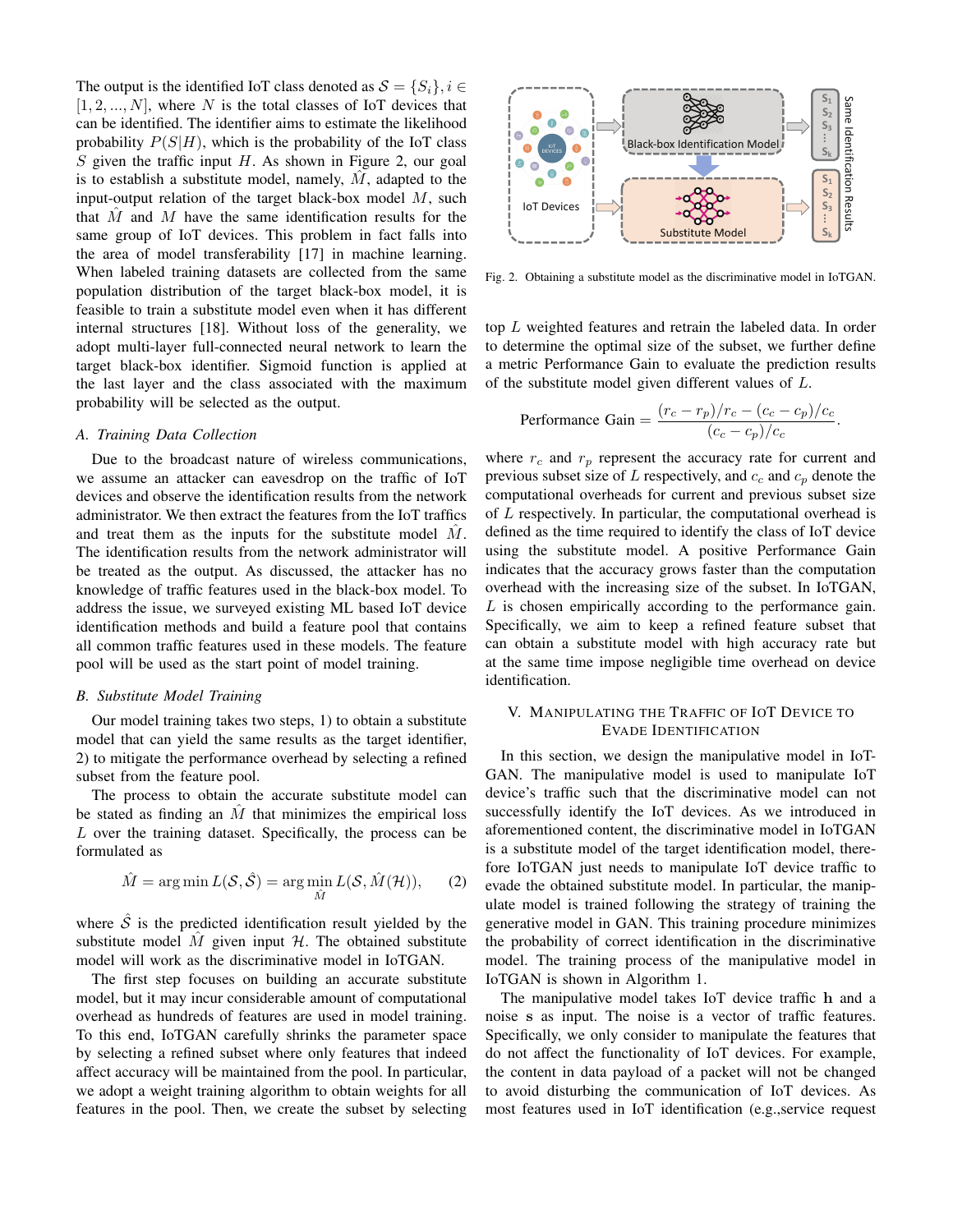| Algorithm 1: Training process of the manipulative model in                                 |                                                               |  |  |  |  |  |  |
|--------------------------------------------------------------------------------------------|---------------------------------------------------------------|--|--|--|--|--|--|
| IoTGAN.                                                                                    |                                                               |  |  |  |  |  |  |
|                                                                                            | <b>Input</b> : Original IoT device traffic feature vector $H$ |  |  |  |  |  |  |
| <b>Output:</b> Trained manipulative model                                                  |                                                               |  |  |  |  |  |  |
| 1 while <i>not satisfy</i> $(2)$ do                                                        |                                                               |  |  |  |  |  |  |
| Learning on original traffic $H$ ;<br>$\mathbf{2}$                                         |                                                               |  |  |  |  |  |  |
| Update the substitute model $\hat{M}$ ;                                                    |                                                               |  |  |  |  |  |  |
| /* Obtain the substitute model.                                                            | $\star$ /                                                     |  |  |  |  |  |  |
| while <i>Not converging</i> do<br>$\overline{4}$                                           |                                                               |  |  |  |  |  |  |
| Initialize the multiplier factor r;<br>5                                                   |                                                               |  |  |  |  |  |  |
| Set the adversarial perturbation $s = rh$ ;<br>6                                           |                                                               |  |  |  |  |  |  |
| $/*$ Get the perturbation.                                                                 | $\star$ /                                                     |  |  |  |  |  |  |
| Generate the manipulated traffic $h' = G_{\theta}(\mathbf{h}, \mathbf{r}\mathbf{h});$<br>7 |                                                               |  |  |  |  |  |  |
| Label $h'$ using the substitute model $\hat{M}$ ;<br>8                                     |                                                               |  |  |  |  |  |  |
| Update the manipulative model's parameter set $\theta$ .<br>9                              |                                                               |  |  |  |  |  |  |
| $/*$ Train the manipulative model.                                                         | $\star$                                                       |  |  |  |  |  |  |

interval, service volume, local port, remote port) does not associate with the content of a message, it is feasible to fool the discriminative model by manipulating the traffic features. In IoTGAN, the manipulative model *G* generates the manipulated traffic  $h'$  by

$$
\mathbf{h}' = G_{\theta}(\mathbf{h}, \mathbf{r}\mathbf{h}),\tag{3}
$$

where  $\mathbf{r} = \{r_1, r_2, ..., r_n\}$  is the multiplier factor for generating noise s, *n* is the number of elements in h. For  $i \in \{1, 2, ..., n, r_i \text{ is } 0 \text{ if the corresponding feature may } i \in \{1, 2, ..., n\}$ influence the functionality of IoT device; otherwise, *r<sup>i</sup>* a random number sampled from a uniform distribution of [0, 0.1]; and  $\theta$  is the parameter set of *G*. Since we consider the discriminative model as a multi-class identifier, we cannot simply adopt existing training procedure of GAN which only works for the classifier with binary decisions. In this paper, we propose a refined training process with two operation modes 1) device misidentification, 2) identity spoofing.

# *A. Device Misidentification*

In device misidentification, the attacker aims to manipulate the traffic features such that the discriminative model will mislabel the given datasets. The process to achieve the purpose is to find a manipulative model *G* that can maximize the empirical loss *L* between the original and modified outputs over the training dataset. Specifically, the process can be formulated as

$$
G_{\theta} = \arg\min L(\hat{\mathcal{S}}, \hat{\mathcal{S}}_{G_{\theta}}) = \arg\max_{G_{\theta}} L(\hat{M}(\mathcal{H}), \hat{M}(G_{\theta}(\mathbf{h}, \mathbf{rh}))),
$$
\n(4)

where  $\hat{S}_{G_{\theta}}$  is the predicted identification results of  $\hat{M}$  given the modified input  $G_{\theta}(\mathbf{h}, \mathbf{r}\mathbf{h})$ . After training, the attacker can hide the identify of IoT devices from been identified by the network administrator.

#### *B. Identity Spoofing*

The misidentification can hide the identify of different IoT devices but cannot camouflage them as any specified classes for malicious purpose. For example, a surveillance camera may want to pretend as a device with no sensitive data to circumventing the rigorous export control policy. Towards this objective, identity spoofing aims to generate modified features that can fool the target model and yield the specified identification outputs designated by the attacker.

The process of identify spoofing can be formulated as finding a manipulative model  $G$  to minimize the empirical loss *L* between the specified class and outputs given the modified training dataset. Specifically, it is described as

$$
G_{\theta} = \arg\min_{G_{\theta}} L(S_{spoof}, \hat{M}(G_{\theta}(\mathbf{h}, \mathbf{rh}))), \tag{5}
$$

where *sspoof* is the class specified by the attacker. After training, the attacker is able to deceive the discriminative model and pretend as any type of IoT device.

# VI. COUNTERMEASURES

As discussed in Section III, traffic based features can be subtly manipulated by IoT devices to evade machine learning based IoT device identification. To defend against IoTGAN, we aim to identify different IoT devices using features that cannot be easily manipulated. The proposed classifier is complementary to existing IoT identification methods and can be easily integrated with them to improve identification accuracy.

We observe that raw wireless signals emitted from different IoT devices can exhibit inherent hardware features that cannot be forged by common users. In particular, manufacturing imperfection existing in IoT devices may impose a substantial change on the transmit signal waveforms, yielding unique features for device identification. We also note that wireless signals experience distinct channel distortions when they travel through different propagation paths [19]–[21]. We aim to take advantage of these nonlinear characteristics of radio channels to fingerprint different devices at various locations.

Specifically, we propose a method named *Device Profiling* to distinguish different IoT devices. The method includes two components: 1) feature profiling, which statistically describes the nonlinear characteristics of the transmit signals from IoT devices; 2) device fingerprinting, which builds a neural network based multi-stage classifier to learn the feature patterns for accurate and efficient device identification, even when the traffic based features are manipulated.

In feature profiling, we profile different IoT devices using features extracted from radio frequency signals in four perspectives: amplitude attenuation, phase shift, frequency offset, and arrival angle. In particular, amplitude attenuation and phase shift can be extracted from channel estimation at the receiver. Both features indicate the channel distortions caused by the internal hardware imperfection and the distinct prorogation paths. Frequency offset can be estimated by the maximum likelihood algorithm to derive the frequency deviation caused by transmitters's internal imperfections. The arrival angle can be measured via the multiple-input and multipleoutput (MIMO) technique and exhibits the location-specific information of propagation channels.

In device fingerprinting, we build a multi-stage classifier which combines CNN and multi-class decision tree for accurate and efficient device identification. The input of the clas-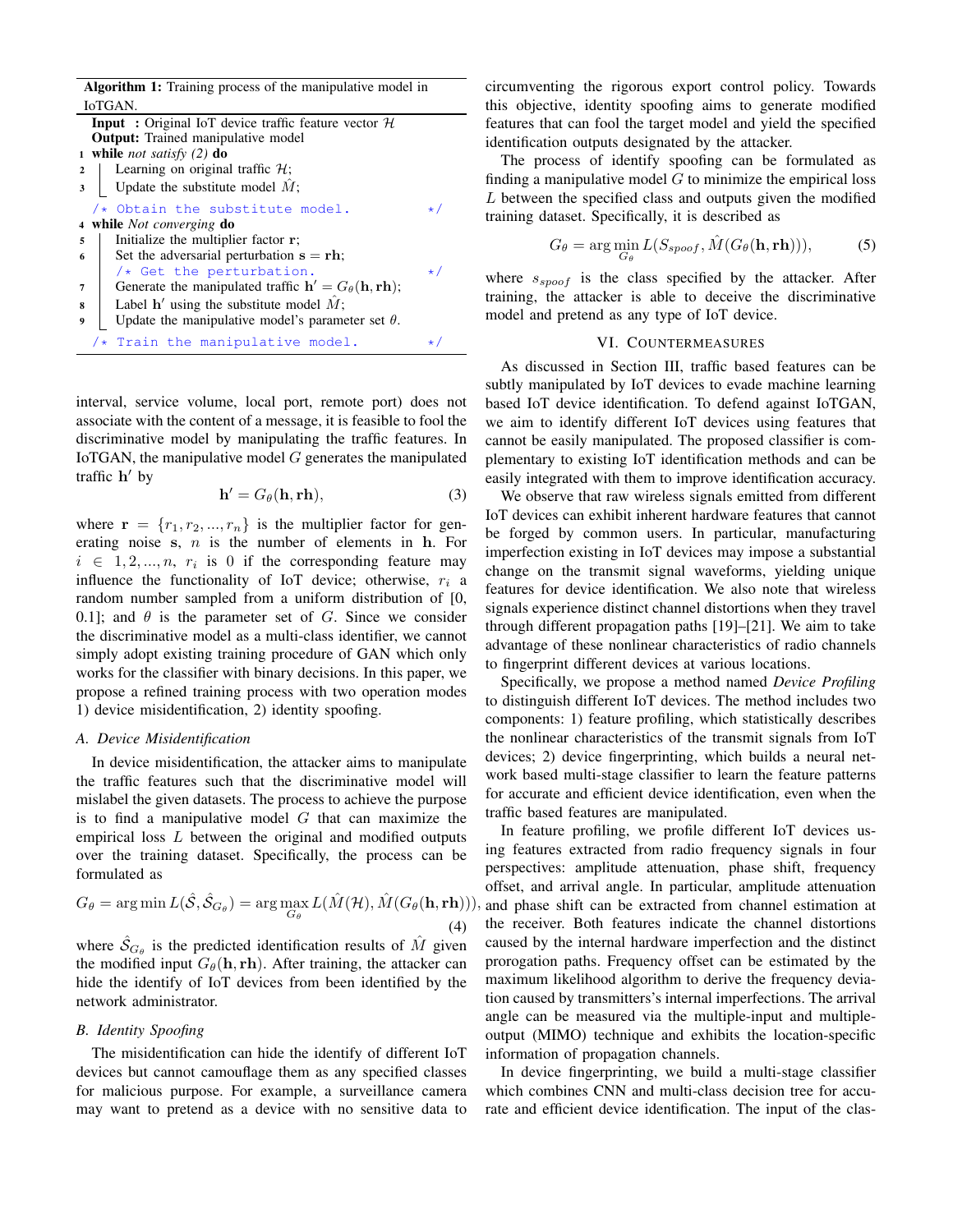| Model           | <b>Target Model</b>     |                     | <b>Discriminative Model</b> |                     |  |  |
|-----------------|-------------------------|---------------------|-----------------------------|---------------------|--|--|
|                 | <b>Training Dataset</b> | <b>Test Dataset</b> | <b>Training Dataset</b>     | <b>Test Dataset</b> |  |  |
| Random Forest   | 97.62%                  | 97.32%              | 96.36%                      | 97.10%              |  |  |
| Decision Tree   | 92.20%                  | 93.25%              | 92.12%                      | 90.89%              |  |  |
| <b>SVM</b>      | 97.89%                  | 96.58%              | 96.50%                      | 95.52%              |  |  |
| $k-NN$          | 93.11%                  | 92.33%              | 90.12%                      | 91.56%              |  |  |
| Neural Networks | 98.56%                  | 98.86%              | 98.00%                      | 97.92%              |  |  |

TABLE II THE IDENTIFICATION RATE FOR DIFFERENT TARGET MODELS AND TRAINED DISCRIMINATIVE MODELS.

sifier is the profiled features and the channel state information estimated at the receiver, while the output is the mapping results of different IoT devices (i.e., a possibility associated with each specific device is generated to indicate how likely the input belongs to the device). In particular, the CNN is used to learn the subtle differences between different IoT devices that cannot be fully captured by the features extracted in feature profiling. The multi-class decision tree breaks down the whole dataset into different levels and make decisions step by step, in that way we only travel through the branches with high possibility, reducing the unnecessary searching space.

Unlike traditional link signature based identification [22], [23], where a location-specific metric is extracted from radio channels to localize devices at different positions, the proposed approach considers both internal hardware imperfection and external location-specific features to distinguish devices with different identities (e.g., types, locations). In addition, the deep learning based classifier is expected to better fuse different features and achieve a higher accuracy.

Our experiment shows that the propose Device Profiling can achieve fast and accurate IoT device identification even in the presence of the manipulated traffic flows.

#### VII. EXPERIMENTAL EVALUATIONS

In this section, we evaluate the attack performance of IoTGAN and the defense effectiveness of Device Profiling.

# *A. Experimental Setup*

The dataset used in evaluation is obtained from UNSW IoT Trace Data [24]. The dataset is collected in real-world environment deployed with 28 different IoT devices. These IoT devices include smart cameras (e.g., Samsung SamrtCam, Belkin camera, TP-Link Cloud camera, and Ring door bell), smart hubs (e.g., Amazon Echo, Samsung Smart Things), smart switches (e.g., Belkin motion detector, and TP-Link smart plug) and healthcare devices (e.g., Withings Smart scale, Blipcare blood pressure meter). In the evaluation, we split the IoT trace dataset into two parts. The first part contains 80% of the data as the training dataset, while the remaining 20% is used as the test dataset. In order to validate the performance of IoTGAN, we adopt several typical machine learning based IoT device identification models as the target black-box models, including Random Forest [25], Decision Trees [5], SVM [5], k-NN [7], and Neural Networks [13].

#### *B. The Evaluation of IoTGAN*

We following the references to implement the five typical machine learning based IoT device identification models. Then we use the UNSW IoT Trace Data to train and test these models. We use a metric named identification rate to evaluate the performance of IoTGAN, it is defined as

Identification Rate  $=$   $\frac{\text{Correct Identification Count}}{\text{Total Identification Count}}$ .

The evaluation results for the five target machine learning based IoT device identification models without the attack of IoTGAN is shown in the left two columns of Table II. We can observe that all these five typical identification models can achieve a high identification rate larger than 92% for IoT device identification. For the Neural Networks based model, the identification rate can even achieve 98.86%.

The evaluation results of Table II indicate that the five selected typical identification models are able to successfully identify IoT devices when there is no malicious interference. Therefore, they can work as good baselines to evaluate the effectiveness of IoTGAN. If their identification rates are significantly dropped under the attack of IoTGAN, our proposed attack strategy will be proved effective in camouflaging IoT devices.



Fig. 3. The identification rates for the discriminative model.

*1) The Evaluation of Discriminative Model:* We train discriminative models and manipulative models for all five target models with the UNSW IoT Trace Data. The same training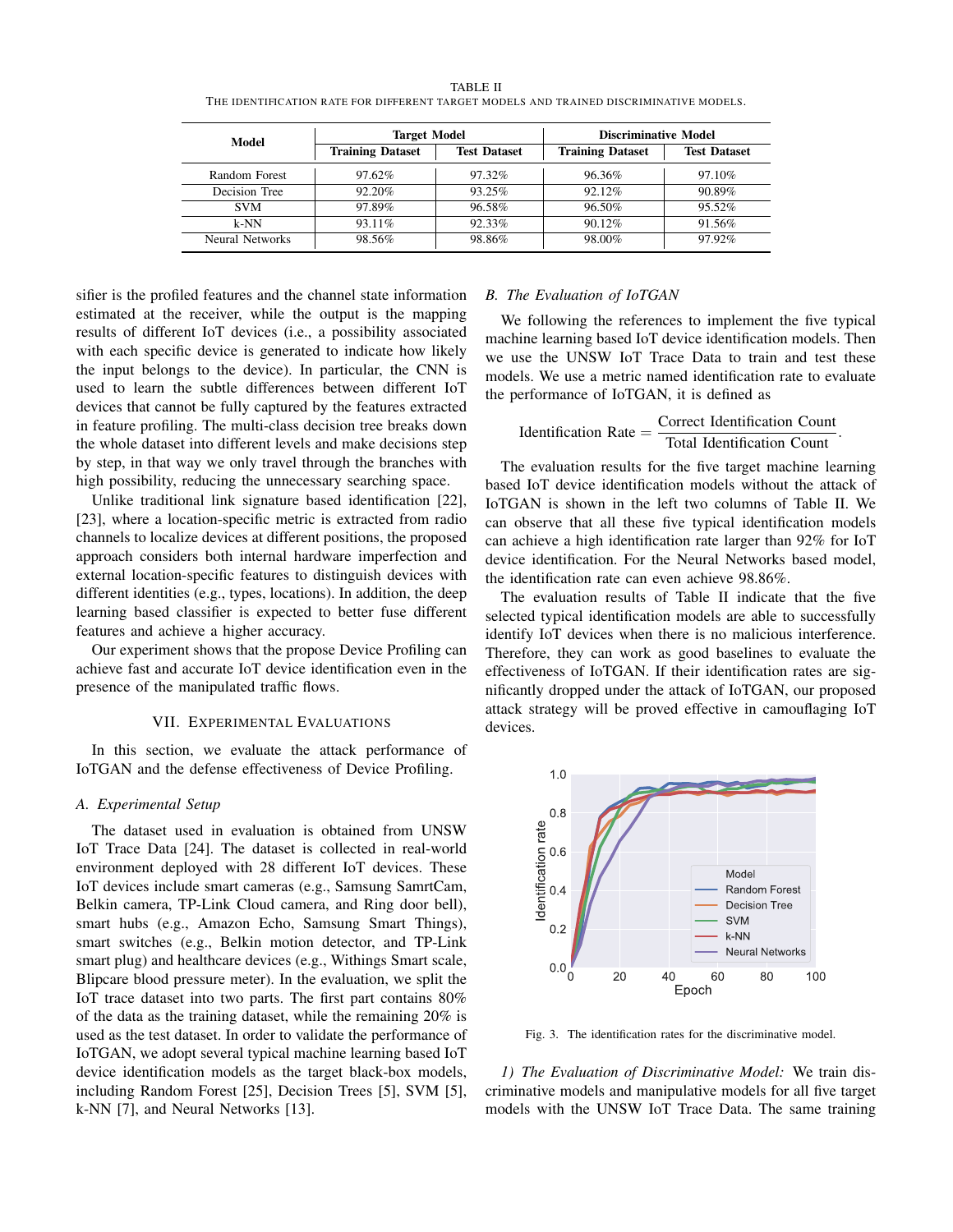and test datasets are used to obtain the discriminative models. Since discriminative models are the substitutes of the target identifiers, they should have the similar identification rate. The right two columns of Table II demonstrate the performance of the discriminative models. As shown, our substitute models can achieve similar identification rate as the target ones. The results indicate that our proposed training process can effectively learn the target identifiers and generate the same identification results.

Figure 3 shows the identification rates of the discriminative models as the number of epochs increases. As shown, the discriminative models for all target identifiers can reach the stability after 40 epochs and approach an identification rate higher than 90%. In particular, the discriminative model for random forest identifier can achieve a high identification rate of 92.10% after 40 epochs.

*2) The Evaluation of Manipulative Model:* We then use IoTGAN to attack these target models and calculate the new identification rate for both the training dataset and test dataset. We first mount the attack of the device misidentification to reduce the identification rate of the target model. The evaluation results are shown in Table III. We can observe that IoTGAN is able to decrease the identification rates to almost zero for all five target models. This indicates that IoTGAN can successfully manipulate the IoT traffic to evade machine learning based IoT device identification.

TABLE III THE IDENTIFICATION RATE FOR DIFFERENT MACHINE LEARNING BASED IOT DEVICES IDENTIFICATION MODELS UNDER THE ATTACK OF IOTGAN.

| Model           | <b>Training Dataset</b> | <b>Test Dataset</b> |  |  |
|-----------------|-------------------------|---------------------|--|--|
| Random Forest   | 0.15%                   | 0.13%               |  |  |
| Decision Tree   | 0.05%                   | 0.06%               |  |  |
| <b>SVM</b>      | $0.11\%$                | $0.08\%$            |  |  |
| $k-NN$          | 0.21%                   | 0.23%               |  |  |
| Neural Networks | 0.08%                   | 0.06%               |  |  |

Next, we launch the attack of identity spoofing to camouflage IoT devices with specified types. In UNSW IoT Trace Data, we have four main types of IoT devices (i.e., smart cameras, smart hubs, smart switches and healthcare devices.). We conduct an experiment of the identify spoofing among all these types of IoT devices and evaluate their performance. In particular, we define a metric named Spoofing Rate that indicates the successful rate of the spoofing attack. It is described as the ratio between the count of successful spoofing identifications and the total count of identifications,

$$
Spoofing Rate = \frac{Successful Spoofing Identification Count}{Total Identification Count}.
$$

Table IV demonstrates the performance of the identify spoofing. As shown, we can achieve more than 90% successful rate when spoofing the IoT identify between smart camera  $\Leftrightarrow$ smart hub; smart camera  $\Leftrightarrow$  healthcare device; smart hub  $\Leftrightarrow$  healthcare device; smart switch  $\Leftrightarrow$  healthcare device. Such results indicate that the attack can effectively hide the identity of IoT devices and designate them new specified ones. However, we also find two exceptions (i.e., smart camera  $\Leftrightarrow$  switch, smart hub  $\Rightarrow$  switch) that can only achieve the spoofing rate around 70%. This may because the traffic pattern of the smart camera is quite different from the smart switch that can hardly be spoofed. Specifically, the smart camera usually enables a real-time video transmission that demands a high bandwidth and privileged wireless channel. On the other hand, the data from the smart switch is relatively static and sparse that only occupies a very limited bandwidth. Due to the nature difference of the traffic pattern between the camera and switch, it's hardly to hide some trivial features without affecting its functionalities.

#### *C. The Evaluation of Device Profiling*

We implement the Device Profiling following the design in Section VI. It mainly includes two components: the feature profiling, which uses the nonlinear characteristics of the transmit RF signals for IoT device profiling; and the device fingerprinting, which build a neural network based multi-stage classifier to learn the feature patterns for accurate and efficient device identification even when the traffic based features are manipulated. The system is built with Intel WiFi Wireless Link 5300 802.11n MIMO radio tool [26] to collect data. Device Profiling is deployed in a real-world environment with different IoT devices (e.g., Eufy security camera, Eufy smart lock, and Ecobee thermostat) for evaluation. We then use IoTGAN to attack this Device Profiling system. The evaluation results is shown in Figure 4



Fig. 4. The identification rates for Device Profiling in the scenario: (1) without the attack of IoTGAN, and (2) under the attack of IoTGAN.

From Figure 4, we can see when there is no attack of IoTGAN, Device Profiling can achieve an identification rate around 98%. When IoTGAN is deployed to launch attacks, there is nearly no effect on the identification rate of Device Profiling when the epoch of training the manipulative model is less than 30. This indicates that the generative model needs approximate 30 epochs of training to approach the stable state. After that, the Device Profiling can still maintain an identification rate around 95%. Therefore, we can conclude